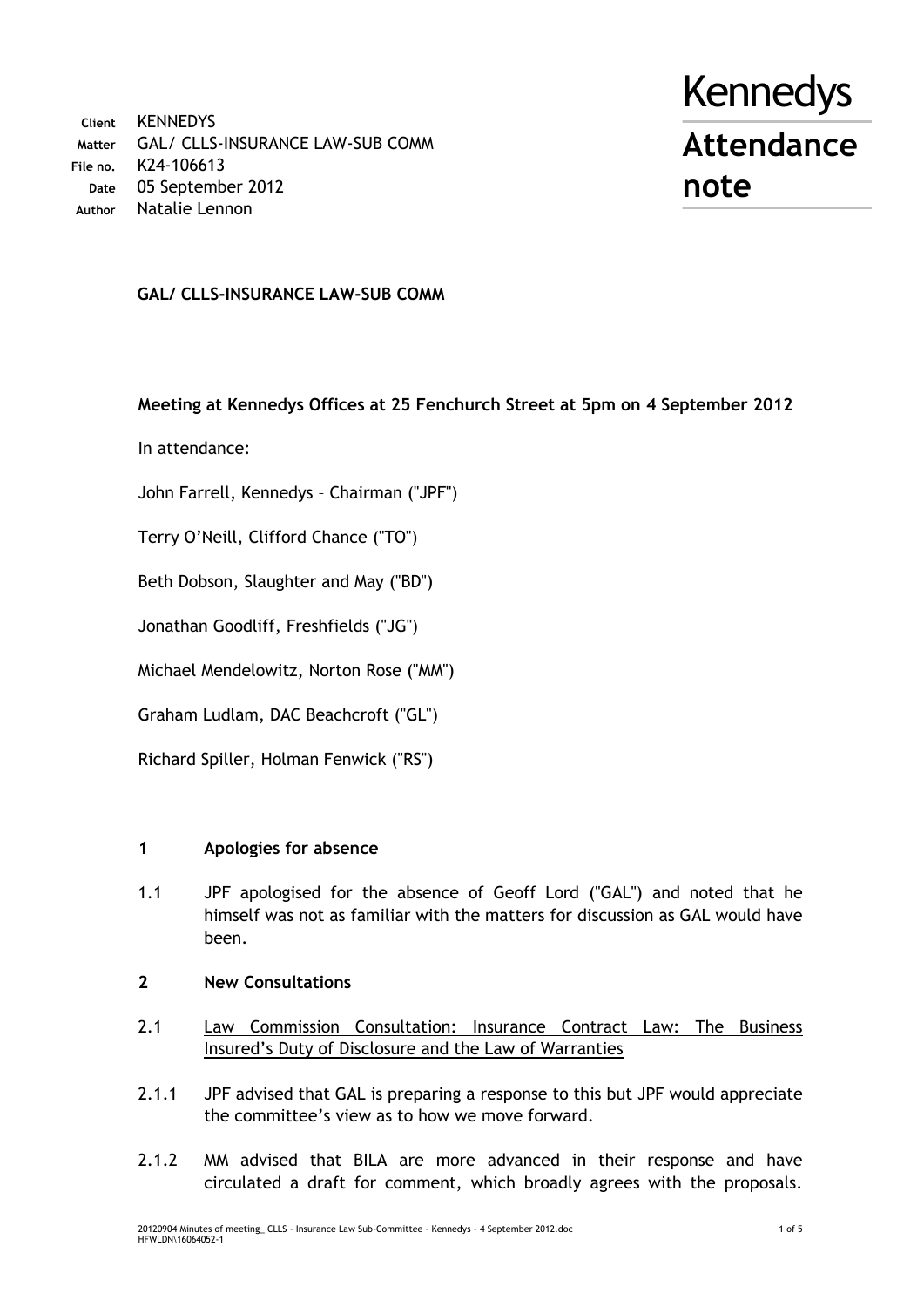**MM will check with BILA if he can forward their draft to GAL for his consideration.**

- 2.1.3 TO was concerned that the intention intended to be a patch-up rather than a re-write of the Marine Insurance Act – in his view a patch-up would result in a complete mess. After some debate it was agreed that the language of the consultation indicates that a patch-up by way of deletions and amendments is intended (see paragraph 570 of the full consultation document for example).
- 2.1.4 MM did not think BILA had raised this concern but considered it a point worth making. JG noted that a rewritten Act would be more difficult to get through Parliament, which is probably why the consultation has opted to amend. GL will clarify with David Hertzell what the intentions are with regard to rewriting/amending the MIA.
- 2.1.5 JPF asked if the impression of the committee was that the Law Commission had listened to the feedback received following the earlier consultation. MM believed that they had listened.
- 2.1.6 TO said that the intention behind the amendments appeared to him to be to make result uncertain for insurers. The amendments will make an insurer lose confidence in warranties as the certainty of the outcome of their breach will be lost. It needs to be recognised that if cases do go to court pursuant to these amendments then the cases will necessarily become more complex because the questions that will need to be raised will be more complex. TO is not against the amendments but it must be recognised that this proposed solution is imperfect and is unlikely to receive much support from the market.
- 2.1.7 MM queried whether the agenda behind the proposals is a desire to encourage the insured and its insurers to negotiate; is this a valid motivation for the government?
- 2.1.8 MM noted that one of the specific questions posed is whether the proposals will reduce litigation costs – in his view they will not because the proposals raise more questions and more complex questions, as identified by TO. RS agreed that the proposals take the current law from black and white and introduces shades of grey, thus increasing the scope for litigation. In simple cases, the questions are more easily answered these days as insurers operate using models by reference to a proprietary model in, for example, motor policies, would show what the underwriter would have done had he received particular information (for example, increased premium, added restrictions). Obviously the larger the insured entity and the more bespoke the policy the less applicable are the models.
- 2.1.9 TO agreed with RS, summarising that the intention appears to be to shift the onus onto the underwriter to ask questions and to explain why they need to know certain information.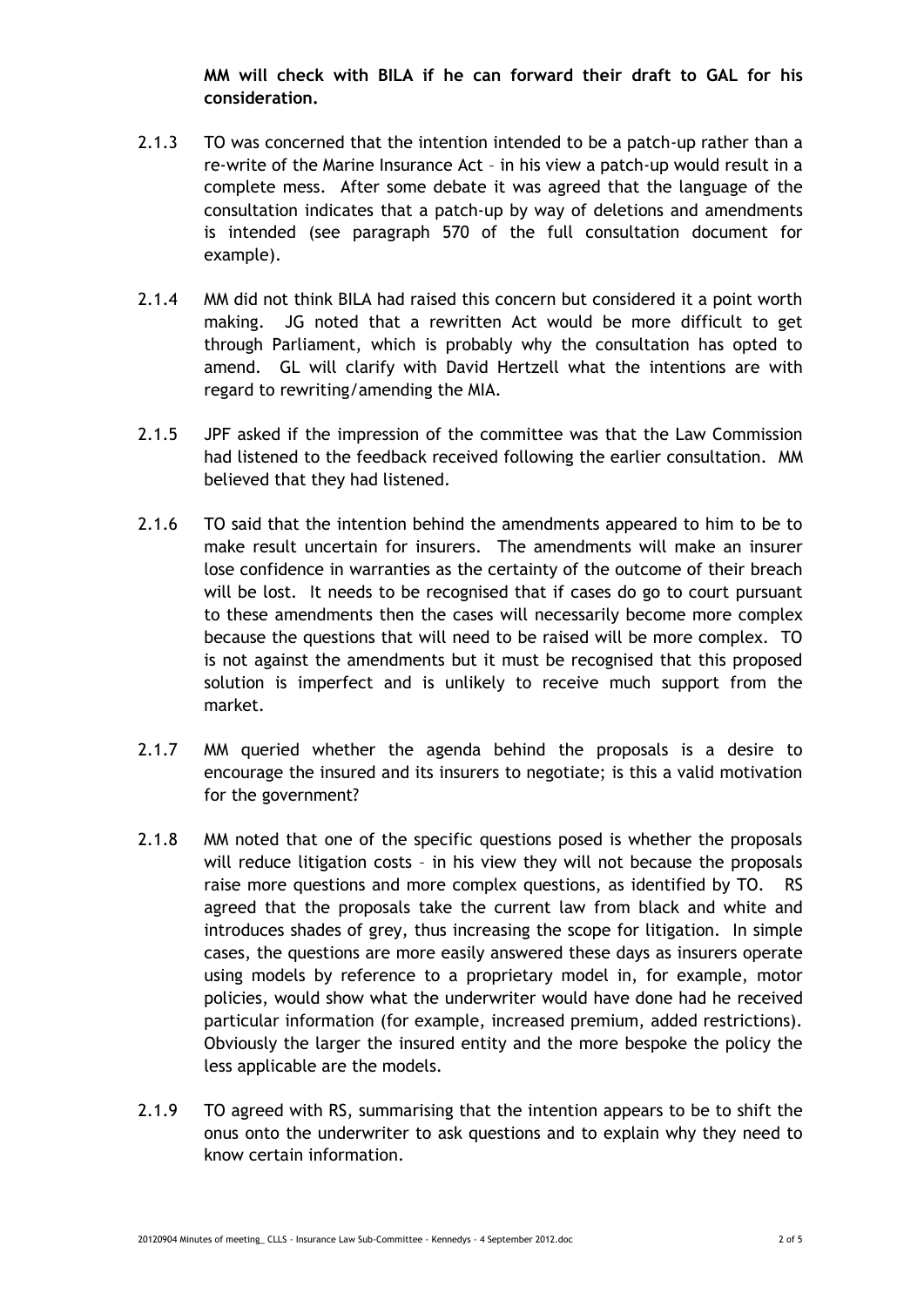- 2.1.10 Turning to the warranty questionnaire, MM considered the proposal to change the effect of warranties where their breach has no causal connection with the loss suffered. The example of where insurance is not carried for the purposes of hire (e.g. in respect of a car or boat) was adopted. TO noted it would be very difficult to conceive a circumstance where the breach of a hire warranty could in itself *cause* the accident; the purpose of the warranty is to restrict the use of the item.
- 2.1.11 MM appreciated TO's point but noted that his thoughts run to whether the insurance regimes in other jurisdictions have been considered.
- 2.1.12 RS noted the suspensive nature of the proposed warranty regime would result in a boat in an accident which did not have passengers at the time, but which had at other times been carrying passengers in breach of a warranty, would be covered. One could argue that if the boat had not been in the habit of carrying passengers it might not have been out at sea at the time.
- 2.1.13 MM noted that there is recognition in the proposal that some breaches cannot be cured. RS added that many warranties speak to existing fact rather than future conduct.
- 2.1.14 TO said this questionnaire also inevitably requires a separate response from the committee. **JPF will check whether GAL is also intending to prepare a response to this questionnaire.**
- 2.1.15 **It was agreed that the committee should produce its own response to the Law Commission Consultation** because our views may differ to BILA (as they did for the Consultation on Insurance Remedies for Fraud) and the Law Commission would appreciate two informed response rather than receiving just the one.
- 2.2 FSA Consultation: Review of the client money rules for insurance intermediaries
- 2.3 BD noted that we did not respond to the original consultation. JPF noted that GAL did not think we needed to respond, with which BD and TO agreed.
- 2.4 The issue of "prudent over-segregation" was raised by RS, who whilst he agreed there was no need for this committee to respond, he would look at the issue from a broker's perspective.
- 2.5 TO queried whether this "prudent over-segregation" issue was related to delinking in Lloyds. TO explained that funds are linked to the slip in Lloyds – once the slip is processed, premium monies are automatically moved from the broker's account to the insurer irrespective as to whether the broker has received premium funds from his insured client. "Delinking" stops this automatic process so that the broker can wait until funds are received. Delinking is preferable as when the accounts are linked there is a higher audit requirement and the FSA is uncomfortable with the process.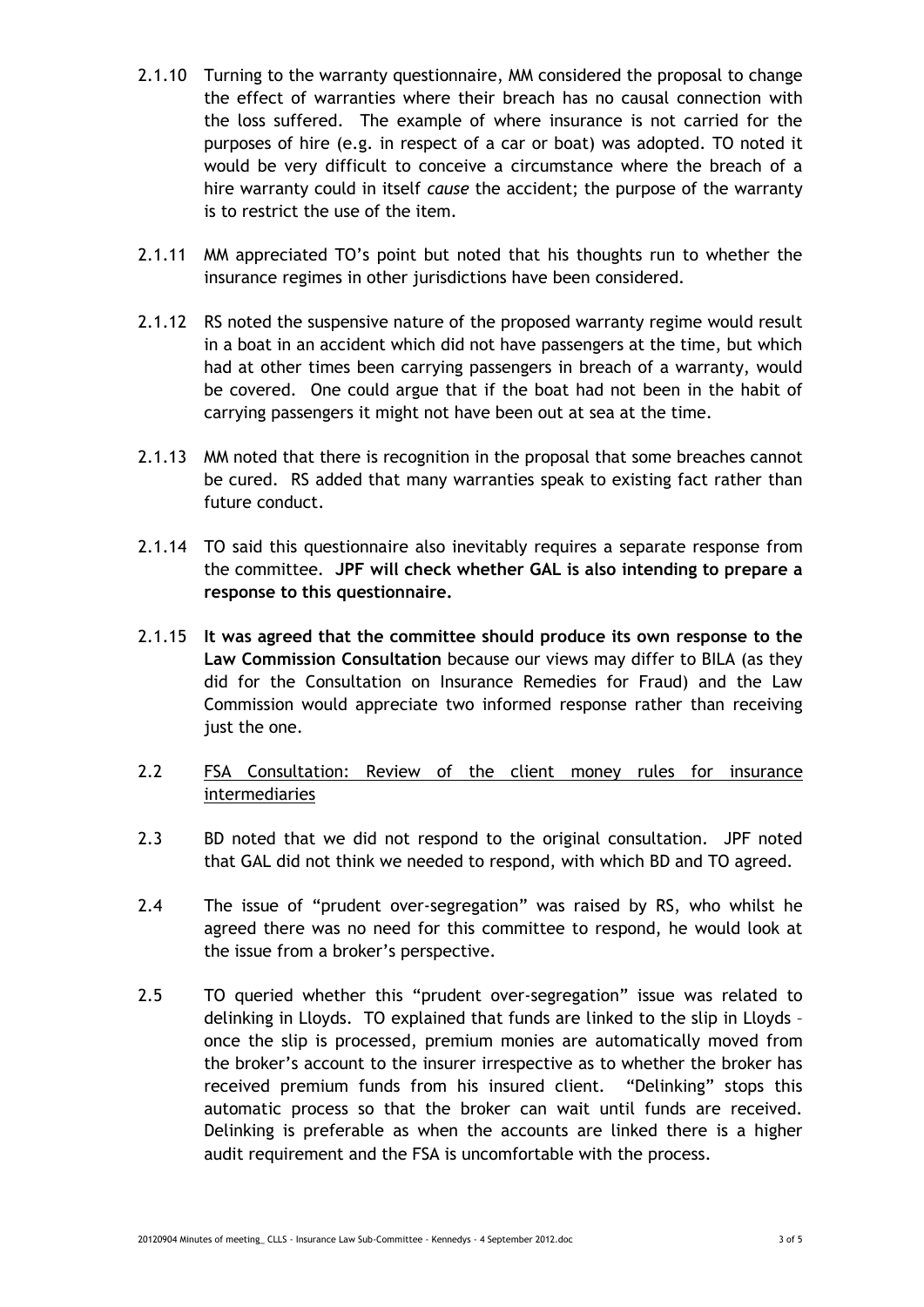- 2.6 RS had never considered "prudent over-segregation" issue to be related to premium trust funds but he will consider the Lloyds delinking issue as well. RS noted that CASS 5 considers intermediary funds issues. Will also research whether statutory trusts and non-statutory trusts are in fact both statutory trusts, as observed by TO.
- 2.7 FSA Consultation: tracing employers' liability insurers historical policies
- 2.7.1 It was agreed that this is not a matter to which this committee needs to respond.
- 2.8 FSA Consultation: Packages bank accounts
- 2.8.1 It was agreed that this is not a matter to which this committee needs to respond – it is more suited to the banking/FSA sub-committee.

# **3 Robert Carr**

3.1 The committee members in attendance all endorsed Robert Carr's membership of the Insurance Law Sub-Committee.

# **4 AOB**

- 4.1 Notice of Agenda
- 4.1.1 JG requested more notice of the agenda. A simple agenda would suffice 7 days before the meeting. A detailed agenda such as the one provided today is very useful but he would not expect production of such a document for each meeting.

#### 4.2 IMD2 (Insurance Mediation Directive)

- 4.2.1 TO noted that this was released in July 2012. BD said that by the time it comes out as a consultation in the UK it will be too late for views to be factored in to the EU's consideration, but we are obliged to wait for the consultation to filter down to national level.
- 4.2.2 RS observed that the brokers will be keen to influence this and JG added that the ABI and similar bodies will be in a better position to respond to the consultation. The commission have a list of significant stakeholders to whom they have regard – JG does not believe any lawyers/law firms are on this list. RS noted that BIPAR would be involved and include Aon, Willis and so on.
- 4.2.3 The issue is significant because it touches on whether the broker is ever acting as agent for the insurer. By way of example, if an insurer pays claims monies to a broker, the broker does not transfer those funds immediately because it is waiting for other insurers to make their claims payments, meanwhile the insured has financial issues and cash flow problems lead to its customers/market to lose faith and for the company to fail – is the broker holding the claims money as agent for the insurer? Another scenario is when